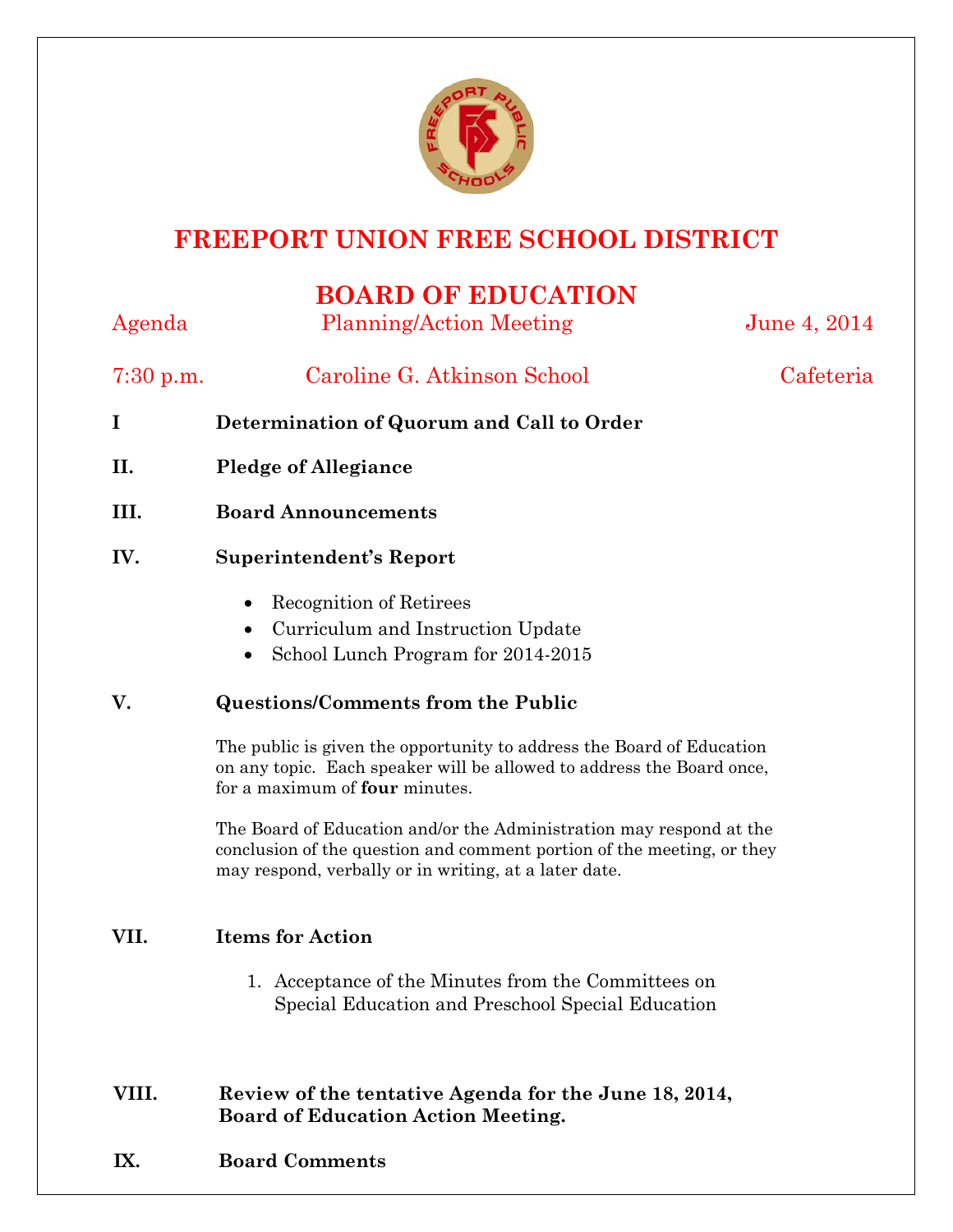*Freeport Union Free School District Board of Education Planning Meeting June 4, 2014*

#### **X. Superintendent's Comments**

**XI. Adjournment**

#### **XII. Next Meeting**

The next meeting of the Board of Education will be held on June 18, 2014, at New Visions School.

All meetings begin at 7:30 p.m. unless otherwise noted.

Register to vote: Monday through Friday between 8:30 a.m. and 3:30 p.m. at the Administration Building, 235 N. Ocean Avenue.

**Visit our website at [www.freeportschools.org](http://www.freeportschools.org/)**